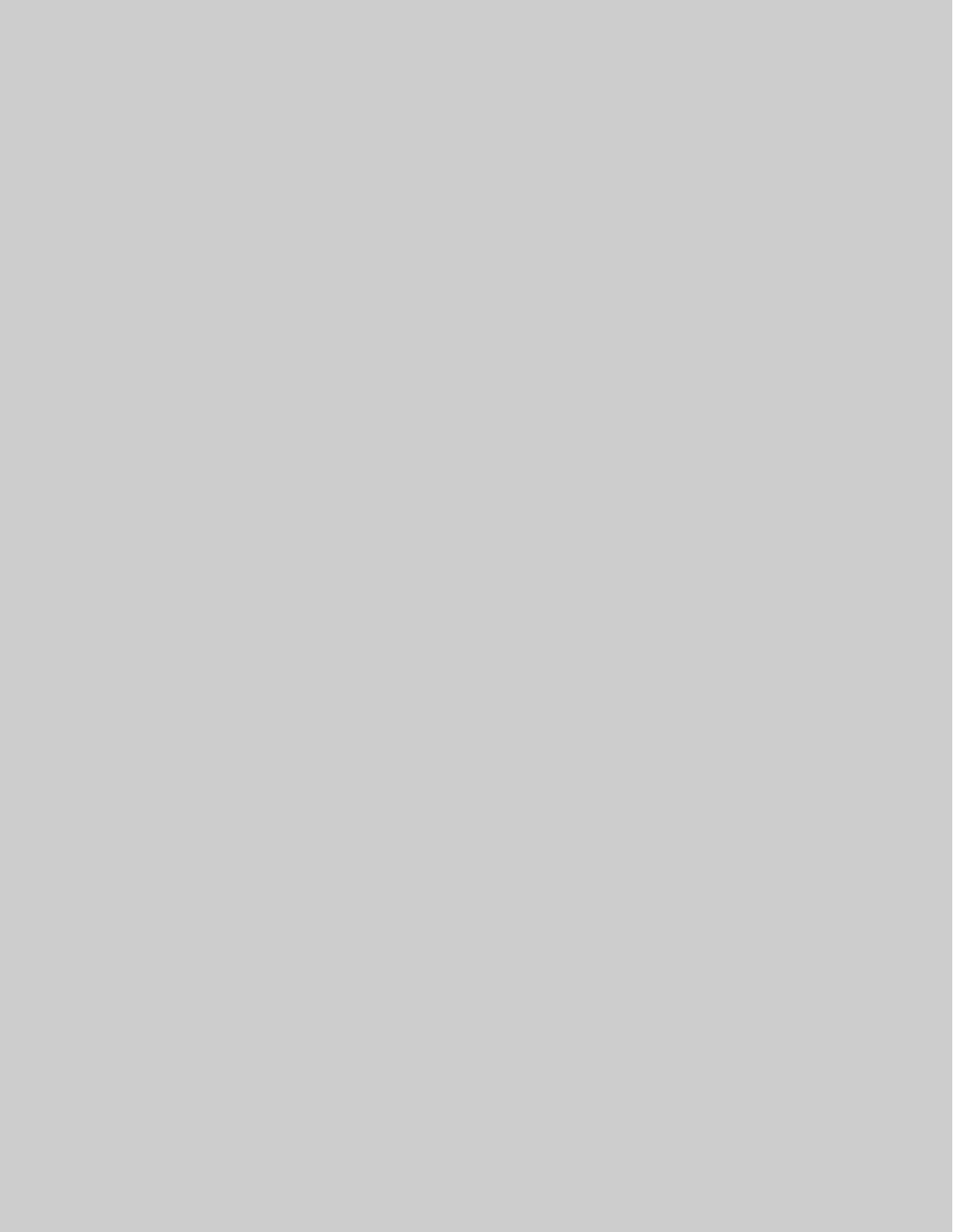# **APPENDIX**

# C

# **Inpatient payments for rural hospitals**

As discussed in Chapter 2A on payment adequacy and updates for hospital payments, MedPAC previously issued four recommendations designed to improve payments for rural hospitals that have been considered by the Congress but not yet enacted (MedPAC 2001a, MedPAC 2002). We are reissuing these recommendations. Chapter 2A summarizes the four recommendations, their rationales, and their combined impact on Medicare inpatient payments. This appendix provides additional background, explanation, and support for the four recommendations, as well as impact estimates for each individual policy change.

The four recommendations would:

- implement a low-volume adjustment to the inpatient base rates;
- reevaluate (with an eye toward reducing) the labor share (which determines the portion of the base payment rate that is adjusted by each area's wage index value);
- eliminate the differential in base rates between hospitals in large urban

areas (defined as a population above 1 million) and those in other urban and rural areas; and

• raise the cap on most rural hospitals' disproportionate share (DSH) payments.

# **Implementing a lowvolume adjustment**

Making Medicare payments approximate an efficient provider's costs requires accounting for factors beyond providers' control that may affect the costs of furnishing services. Patient volume may be one such factor, particularly in small and isolated communities where providers frequently cannot achieve the economies of scale of their larger counterparts, and thus have higher per case costs. The current prospective payment system (PPS) rates do not directly account for the relationship between cost and volume, placing low-volume providers at a financial disadvantage.

The critical access hospital (CAH), sole community hospital, and Medicaredependent hospital programs benefit many small and isolated hospitals, even though these programs do not directly address the small-scale issue. Eligibility for these programs is not well targeted to lowvolume hospitals, however, and payments are based at least partially on hospitalspecific costs, which may reflect poor management and other provider inefficiencies. A low-volume adjustment could address these issues more directly; for that reason, MedPAC recommends that the Congress enact such an adjustment.

#### **Effects of low volume on costs and financial performance**

To determine whether low-volume hospitals have higher costs than other hospitals, we examined the relationship between total (all payer) inpatient volume and Medicare costs per discharge.1 Our analysis showed a statistically significant relationship between discharge volume and costs per discharge, after controlling for cost-related factors in the payment system.<sup>2</sup> The volume and cost relationship is most pronounced for facilities with fewer than 200 discharges per year

<sup>1</sup> Although Medicare payments are intended to cover the costs of treating Medicare patients, a hospital's total volume of service determines its unit costs of production.

<sup>2</sup> These factors include case mix as measured by diagnosis related groups, base rate (separate for hospitals in large urban areas and those in other urban and rural areas), area wage index value, outlier frequency, and teaching intensity.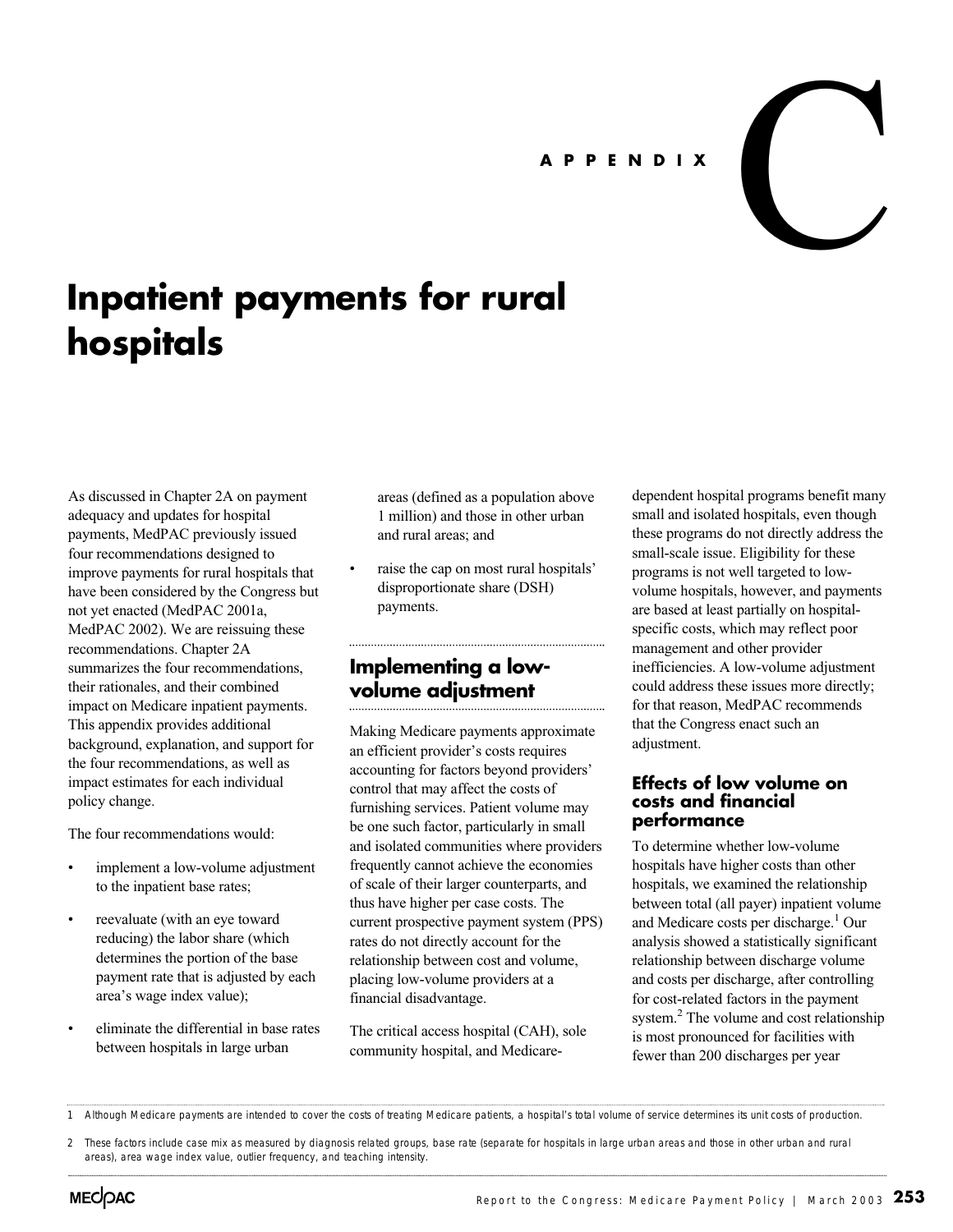

Source: MedPAC analysis of cost report and MedPAR data from CMS.

(Figure C-1), which have per case costs that are more than 20 percent above average. The relationship becomes relatively flat after about 500 discharges.

Low-volume hospitals account for only a small fraction of acute care facilities; 2 percent of hospitals have fewer than 200 discharges and 11 percent have fewer than 500 discharges. The vast majority of these facilities—85 percent—are in rural counties.

Hospitals' financial performance under Medicare's inpatient PPS is strongly related to inpatient volume: Margins rise as volume increases (Table C-1). The aggregate inpatient margin is negative for hospitals with 500 or fewer discharges, while hospitals in larger-volume groups have margins ranging from 5 to 17 percent.3 This strongly indicates that low-

# **TABLE**

#### **Medicare inpatient margin, by discharge volume, 1999 C-1**

| <b>Total discharges</b> | Margin   | Percent of<br>hospitals with<br>negative margin |  |
|-------------------------|----------|-------------------------------------------------|--|
| < 200                   | $-16.4%$ | 66.7%                                           |  |
| $201$ to $500$          | $-21$    | 50.2                                            |  |
| 501 to 1,000            | 46       | 39 O                                            |  |
| 1,001 to 2,500          | .5 O     | 377                                             |  |
| 2,501 to 5,000          | 6.5      | 32.7                                            |  |
| 5,001 to 10,000         | 10 I     | 24 O                                            |  |
| 10,001 to 20,000        | 12.3     | 194                                             |  |
| > 20,000                | 174      | 7.4                                             |  |

Note: The Medicare inpatient margin reflects the change in disproportionate share payments enacted by the Medicare, Medicaid, and SCHIP Benefits Improvement and Protection Act of 2000 (BIPA). Analysis based on data from two-thirds of the hospitals covered by prospective payment in 1999, which includes some that have since been designated critical access hospitals.

Source: MedPAC analysis of cost report and MedPAR data from CMS.

3 We show the Medicare inpatient margin for this calculation, despite the fact that it overstates hospitals' financial performance under Medicare in the absolute, because it is inpatient costs that are affected by a hospital's volume of discharges.

**254** Inpatient payments for rural hospitals

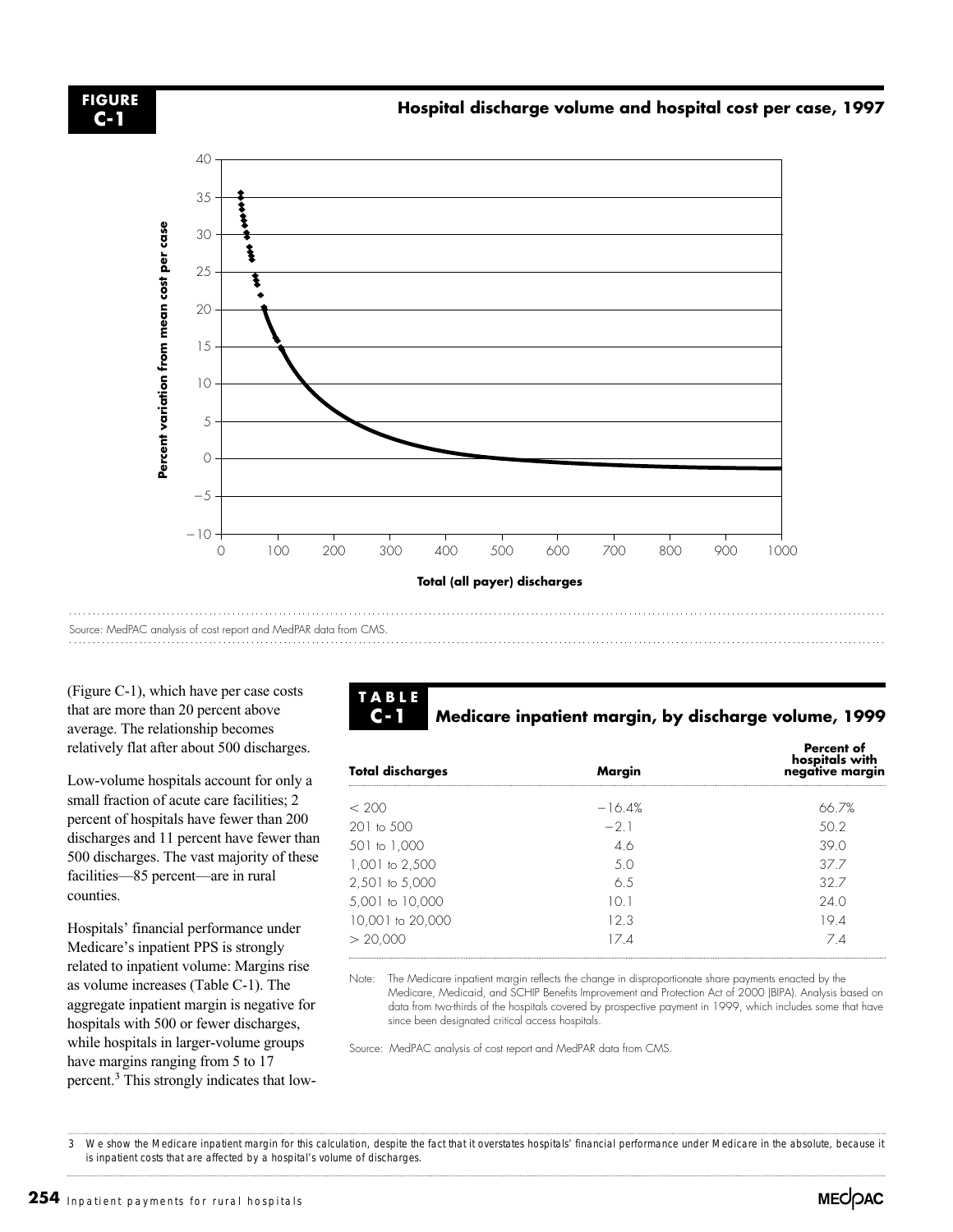volume providers are disadvantaged by rates based on average volume and that current programs targeted to rural providers do not fully correct for this problem.

# **Access considerations**

The issue of a low-volume adjustment is most critical for isolated hospitals, where the facility is important for maintaining beneficiaries' access to care. Such facilities, because of their market circumstances, have little ability to grow and take advantage of economies of scale and scope of services realized by larger facilities. Adjusting payments for a lowvolume facility that is near other facilities, on the other hand, is not a priority because beneficiaries' access to care is less likely to be affected. In fact, the close proximity of other hospitals may be one of the primary reasons for the hospital's low volume of service.

Low-volume hospitals are more isolated than those with higher volume, but most low-volume hospitals would not meet the 35-mile distance standard used for designating sole community hospitals. Just over half of low-volume hospitals are more than 25 road miles from the nearest hospital, and 86 percent have no potential competitors within 15 miles.

# **RECOMMENDATION 2A-2:**

**The Congress should enact a lowvolume adjustment to the rates used in the inpatient PPS. This adjustment should apply only to hospitals that are more than 15 miles from another facility offering acute inpatient care.**

The Commission believes that a lowvolume adjustment would strengthen the current inpatient PPS by aligning payments better with efficient providers'

costs. The adjustment should reflect the basic underlying relationship between patient volume and costs per discharge, avoiding cliffs (points in the formula where a small change in volume would produce a large change in payment) that might provide inappropriate incentives.

To avoid problems with annual volume variation and to encourage stability in the level of the adjustment over time, the volume adjustment should be set for an individual facility based on a multiyear average volume. The level of the adjustment should be periodically reexamined to reflect improvements made in the inpatient PPS that might affect the measured relationship between volume and cost.4

To illustrate the financial impact of a lowvolume adjustment, we simulated an adjustment that increases payments by up to 25 percent and drops to zero for hospitals with 500 or more discharges.<sup>5</sup> This formula, for example, would provide a 20 percent increase in payments for hospitals with 100 discharges and a 10 percent increase for those with 300 discharges. We limited the add-on to hospitals more than 15 miles from the nearest acute care facility. About 10 percent of all PPS hospitals would qualify, and about a quarter of these already receive some assistance from the sole community or Medicare-dependent program but would benefit more from the low-volume adjustment. The increase in payments probably would enable some critical access hospitals to come back into the PPS (if these facilities were allowed to reverse their CAH status), because the adjusted base payment rate would better reflect their underlying cost structure.<sup>6</sup> Similarly, many hospitals might decide not to become CAHs if a low-volume adjustment were available.

# **Reevaluating the labor share used in geographic adjustment**

The labor share, which CMS revises periodically in updating the market basket index, is an estimate of the national average proportion of hospitals' costs associated with inputs directly or indirectly affected by local wage levels. The labor share is used to determine the portion of the PPS base payment rate to which the wage index is applied for geographically adjusting rates. For inpatient hospital services, CMS has set the labor share at 71.1 percent—its estimate of the share of hospitals' total expenses comprising wages and salaries, fringe benefits, and other labor-related cost elements using locally purchased inputs (Table C-2). For reasons detailed

#### **Components of national labor share for inpatient care TABLE C-2**

| Category                     | Share |
|------------------------------|-------|
| Total labor-related          | 71.1% |
| Wages and salaries           | 50.2  |
| Employee benefits            | 11.2  |
| Nonmedical professional fees | 2.1   |
| Postage                      | 0.3   |
| All other labor-intensive    | 7.3   |
|                              |       |

Note: All other labor-intensive includes business services, computer processing, landscape and horticultural services, building maintenance and repair, laundry services, auto repair, payments to membership organizations, appliance repair, and indirect business taxes.

Source: CMS analysis of hospital data from Medicare cost reports, U.S. Census, Bureau of Economic Analysis, and American Hospital Association.

4 Examples of policy changes that could affect the cost and volume relationship include case-mix refinements, such as all patient refined diagnosis related groups, and an occupational mix adjustment to the wage index, both of which the Commission has recommended in past reports.

5 The payment adjustment we simulated produces a multiplier that is applied to the PPS base payment rate for a case, similar to the way the indirect medical education and disproportionate share adjustments are applied. Only hospitals with fewer than 500 discharges would have their payments adjusted. The low-volume adjustment multiplier = [1.25 - (0.0005 x d)] if d < 500; otherwise the mulitplier = 1.0, where d = total inpatient acute care discharges.

6 Rural hospitals that have fewer than 15 beds (25 including swing beds) and are located more than 35 miles from the nearest hospital offering similar services (or alternatively have been designated in a comprehensive state plan as a critical access hospital for care in isolated rural areas) can apply to become a critical access hospital. These hospitals receive full cost-based payment for both inpatient and outpatient services.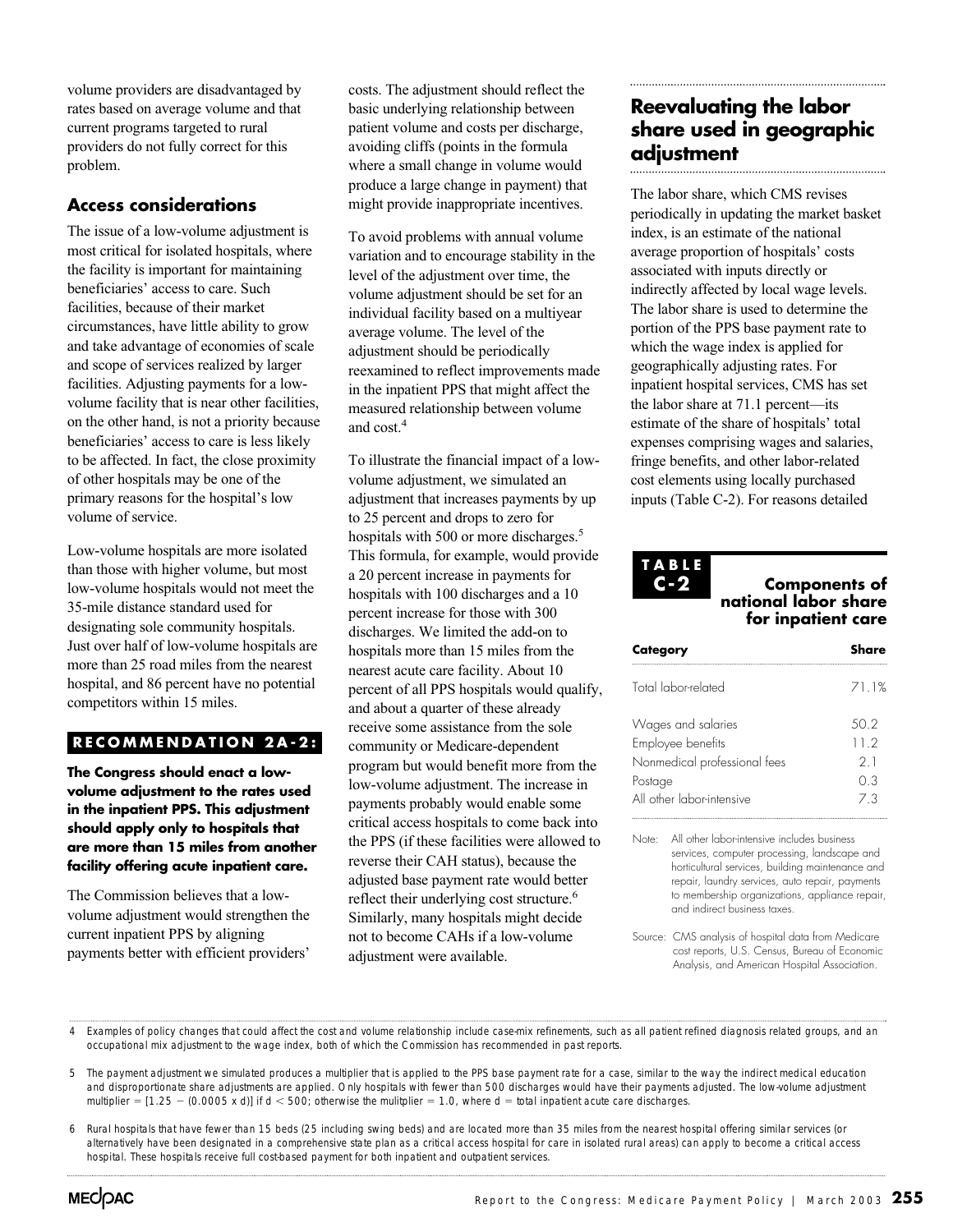below, MedPAC recommends that the Secretary reevaluate (with a view toward reducing) the labor share for inpatient payments.

# **Rationale for reducing the labor share**

The input categories included in the labor share were originally selected in 1983 when the hospital inpatient PPS was adopted. Most of these inputs are still purchased largely in local markets. However, some categories such as postage are likely purchased in national markets and not influenced by local wage levels. Still others (data processing and accounting services, for instance) may include some inputs that are purchased in national markets and some that are bought locally. As a result, the national average labor share may be somewhat lower than the current estimate of 71.1 percent.

This problem could be addressed by reexamining CMS's construction of the national labor share. This would likely result in a lower labor share, which would reduce the proportion of the national base payment amount adjusted by the wage index. Hospitals located in low-wage markets (wage index less than 1.0) would receive higher payments, while those located in high-wage markets would receive lower payments. Overall, this policy change would transfer payments from urban to rural hospitals. Some urban hospitals would benefit, however, because they are located in markets with wage indexes below 1.0, and some rural hospitals would receive reduced payments because they are located in market areas with wage indexes above 1.0.

# **Developments since MedPAC's rural report**

About a year after our rural report (MedPAC 2001a) was published, CMS rebased the input categories in the hospital market basket, as it does routinely every five years. CMS did not alter the input categories included in the wage component of the market basket, but it revised the weight (share of total costs)

for the labor-related inputs based on the latest data, which resulted in a proposal to raise the labor share from 71.1 percent to 72.5 percent.

Around this time, we obtained preliminary results from a multivariate analysis of the factors explaining variation in hospitals' Medicare costs and payments per case. This analysis provided strong evidence that the current labor share of 71.1 percent overstates the labor-related share of national input costs. However, contrary to what many observers have assumed, the study found that the labor-related share of expenses is lower in high-wage markets (most of which are in urban areas) than in low-wage markets (most of which are rural). This pattern occurs because hospitals in major metropolitan areas generally provide more sophisticated services and treat more complex patients, which raises their costs for plants and equipment.

Although CMS remains reluctant to base the labor share calculation on a multivariate analysis approach, because of its complexity and the difficulty of using it to identify a specific point estimate, the agency pulled back its proposal to raise the labor share pending further developmental work.

# **RECOMMENDATION 2A-3:**

**The Secretary should reevaluate the labor share used in the wage index system that geographically adjusts rates in the inpatient PPS, with any resulting change phased in over two years.**

In the coming year, MedPAC will undertake a follow-up study designed to identify the best labor share value for the hospital industry as a whole. Because the share of labor-related expenses varies according to the circumstances of hospitals, the goal will be to identify the value that minimizes error (that is, results in the smallest possible difference between hospitals' individual labor shares and the national average).

# **Eliminating the base rate differential**

In Medicare's inpatient PPS, the operating base payment rate for hospitals in large urban areas (metropolitan areas with more than 1 million people) is 1.6 percent above the payment rate for other hospitals, and the differential is 3.0 percent for the capital base rate (comprising about 10 percent of the overall rate). Current data do not support this differential, and MedPAC recommends eliminating it.

# **History of the base rate differential**

The current payment differential reflects policy decisions made more than a decade ago. When the Congress established the inpatient PPS, base payment rates for rural hospitals were set 20 percent below those for urban hospitals, and no distinction was made among hospitals in urban areas based on the population of the metropolitan area. This initial differential reflected actual cost differences observed in the base data used to establish the PPS rates.

Starting in 1988, the Congress enacted separate updates for hospitals in large urban, other urban, and rural areas, effectively creating three separate base payment rates, while also substantially reducing the difference in base rates between rural and urban hospitals. Hospitals in large urban areas received higher updates at the time because analysis showed that the higher costs of those hospitals were not fully recognized by PPS payment policies.

In 1990, the operating base rate for rural hospitals was 7.0 percent lower than the rate for other urban hospitals, while the rate for large urban hospitals was 1.6 percent higher than the other urban rate (the current differential). The Omnibus Budget Reconciliation Act of 1990 set update factors to eliminate the gap in payment rates between rural and other urban hospitals by fiscal year 1995, partly because analysis showed that rural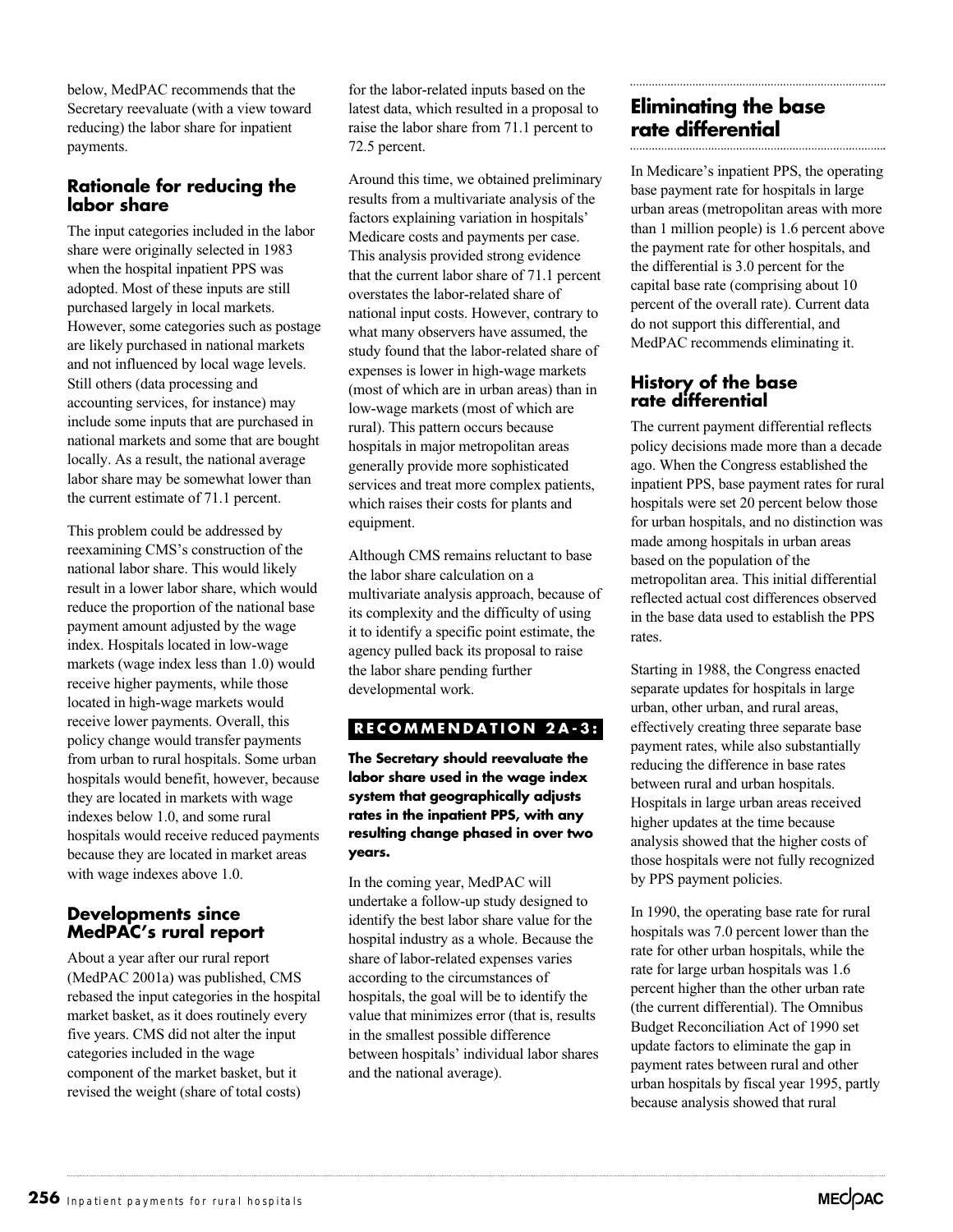hospital costs were 40 percent below those for urban hospitals while aggregate payments were 45 percent lower.

# **Rationale for eliminating the differential**

Medicare margin data provide support for eliminating the current differential. Inpatient margins for rural and other urban hospitals are substantially lower than those of large urban hospitals (Table C-3). This difference in performance is due in large part to the higher payment rates received by hospitals that qualify for DSH and indirect medical education (IME) adjustments; such hospitals are much more likely to be located in large urban areas. However, even after removing DSH payments and the portion of the IME payment above the measured cost relationship, hospitals in large urban areas still have Medicare margins for the remaining payments that are 3.0 to 3.5 percentage points higher than those of other hospitals. The current base rate differential accounts for about half of this difference in margins.

Statistical analysis also supports eliminating the differential in base rates. When hospitals in large urban areas are compared with all other hospitals, no relationship between large urban location and costs per case is apparent after controlling for cost-related payment adjustments in the inpatient PPS. We found that rural hospital costs were about 2 percent lower than those of large urban hospitals, but this analysis was based on 1997 data and does not account for the 2 percent higher cost growth experienced annually by rural hospitals between 1997 and 2000. If the analysis were run using more recent data, the cost difference between hospitals in large urban and rural areas would likely be much smaller, if not nonexistent.

Providing one base rate for all hospitals would also eliminate the need for geographic reclassification for the base rate.<sup>7</sup> To qualify for base rate



#### **Medicare inpatient margin, by location, 2000**

| Hospital<br>group                                     | Margin including<br><b>DSH</b> payments<br>and above-cost<br><b>IME</b> payments | Margin excluding<br><b>DSH payments</b><br>and above-cost<br><b>IME</b> payments |  |
|-------------------------------------------------------|----------------------------------------------------------------------------------|----------------------------------------------------------------------------------|--|
| All hospitals                                         | 10.9%                                                                            | 1.5%                                                                             |  |
| Large urban areas<br>Other urban areas<br>Rural areas | 1.5.3<br>72<br>26                                                                | 32<br>$\cap$ $\supset$                                                           |  |

Note: DSH (disproportionate share), IME (indirect medical education). Above-cost IME payments are those in excess of MedPAC's estimate of the relationship between teaching intensity and costs per discharge.

Source: MedPAC analysis of Medicare cost report data from CMS.

reclassification, a hospital must demonstrate that it is close to an area with a higher base rate and that its costs are closer to the amount it would be paid if it were reclassified than to the amount under its current classification. In other words, a hospital with costs above its base rate can be reclassified, whereas a hospital with costs below its base rate cannot. This policy produces an undesirable incentive by rewarding high-cost hospitals with a higher base rate without any other justification.

# **RECOMMENDATION 2A-4:**

**The Congress should raise the inpatient base rate for hospitals in rural and other urban areas to the level of the rate for those in large urban areas, phased in over two years.**

# **Raising the cap on disproportionate share payments**

Medicare's disproportionate share adjustment for hospital inpatient services is designed to offset the financial pressure of uncompensated care. However, the Commission has concluded that the

current system has several design flaws and has previously recommended a major reform of the system. As an interim measure, we recommend raising the cap on DSH payments that currently applies to most rural hospitals.

## **The current disproportionate share adjustment**

Medicare distributes DSH payments through a hospital-specific percentage add-on to the PPS base rate. The add-on for each case is determined by a complex formula and each hospital's share of lowincome patients, which is the sum of two ratios—Medicaid patient days as a share of total patient days, and patient days for Medicare beneficiaries who receive Supplemental Security Income (SSI) as a percentage of total Medicare patient days.

### **Problems with the current system and responses to date**

The Commission has previously recommended policy changes to ameliorate two key problems with the existing DSH payment system (MedPAC 2000, MedPAC 2001b):

The current low-income share measure does not include uncompensated care, and

<sup>7</sup> This form of geographic reclassification is awarded less frequently than reclassification to obtain a higher wage index, which responds to inaccuracies in the wage index system caused by the use of metropolitan statistical areas (MSAs) to represent health care labor markets.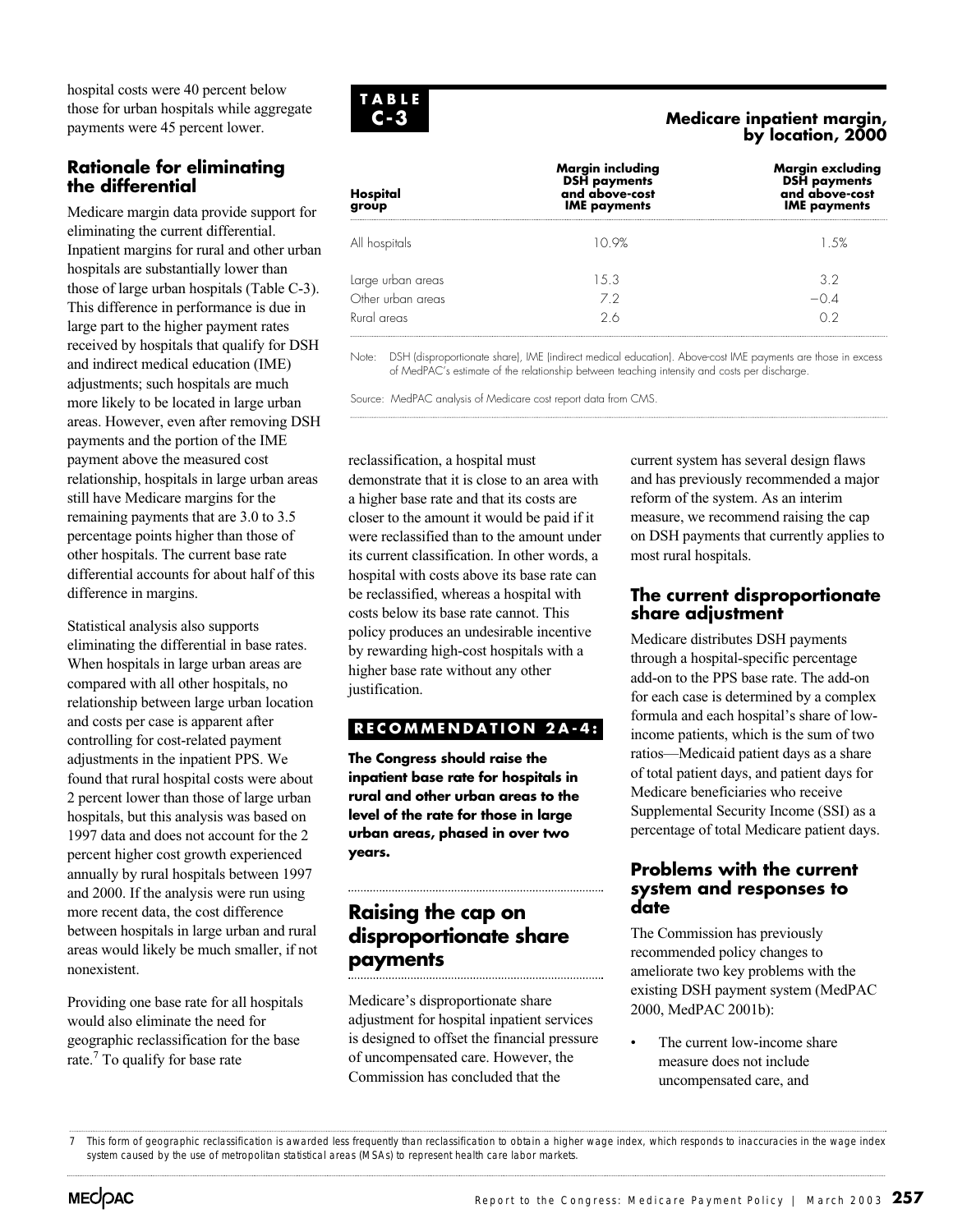• The system has separate payment rates for 10 hospital groups, with the least favorable rates given to most rural hospitals and to urban facilities with fewer than 100 beds.

The Balanced Budget Refinement Act of 1999 (BBRA) mandated that CMS collect data on uncompensated care from all PPS hospitals beginning with fiscal year 2002 cost reports, which may pave the way for including uncompensated care in the calculation of hospitals' low-income shares. Then the Medicare, Medicaid, and SCHIP Benefits Improvement and Protection Act of 2000 (BIPA) partially implemented our recommendation by applying the most liberal current threshold (minimum low-income share needed to qualify for a payment adjustment) to all hospitals. We estimate that this made about 840 additional rural hospitals (40 percent of all rural facilities) eligible to receive DSH payments. However, BIPA caps the DSH add-on that most rural hospitals can receive at 5.25 percent, while some urban facilities currently receive far higher adjustments.

Since MedPAC's complete reform package probably cannot be implemented until at least fiscal year 2005 because of the time required to collect and process uncompensated care data, an appropriate interim step is needed to bridge the gap between the BIPA provision and the system MedPAC envisions.

#### **RECOMMENDATION 2A-5:**

**The Congress should raise the cap on the disproportionate share add-on a hospital can receive in the inpatient PPS from 5.25 percent to 10 percent, phased in over two years.**

Although there is no right level for the cap, a cap of 10 percent would bring DSH payments for rural hospitals to roughly the midpoint between the amount that BIPA produced and the amount implied by the proportion of the care furnished by rural







hospitals to the two largest groups of lowincome patients. Rural facilities were responsible for 12.8 percent of the care is later brought into the system used to distribute payments.

Second, eliminating the cap might result in unusually large payment increases for some rural hospitals, and the aggregate increase in payments would be three times that of our recommended approach. The current DSH distribution formula is graduated, offering a higher payment rate for the mostly public, inner-city hospitals with the largest low-income shares. This was done in an attempt to compensate for these hospitals' unusually large uncompensated care burdens and their low Medicare penetration (often below 20 percent). Applying this formula in rural areas, where hospitals have much higher Medicare penetration (often above 70 percent), could result in windfall-level

8 Because uncompensated care data from the Medicare cost reports are not yet available, this analysis is based on data from the American Hospital Association annual survey of hospitals.

provided to Medicaid and uncompensated care patients nationally in 1999 (Figure C-2), but with the DSH payment rules in effect at the time, only 3.1 percent of payments went to rural providers.<sup>8</sup> BIPA rules increased rural hospitals' share of payments to 6.9 percent, and raising the cap to 10 percent would lift this share to

The Congress should not remove the DSH payment cap altogether now, for two reasons. First, it would result in some hospitals receiving large increases in their DSH payments, only to have their

payments cut again if uncompensated care

9.8 percent.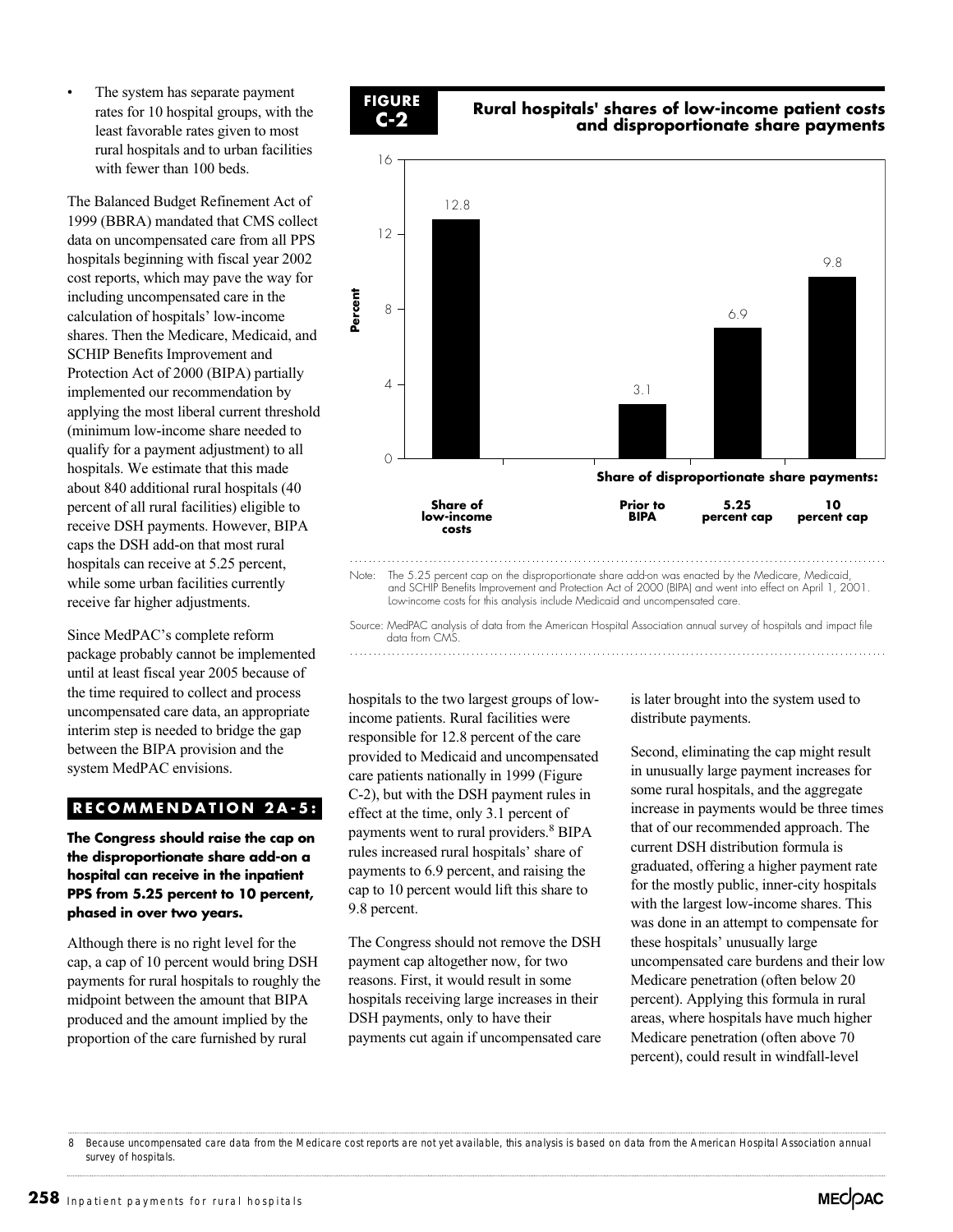payment adjustments. If the Congress approves revamping the DSH payment system to bring uncompensated care into the low-income share calculation, it should consider avoiding this problem by applying a single formula to all hospitals without a graduated rate structure.

# **Impact of recommendations**

Three of our four recommendations to improve rural hospital payments call for a two-year phase-in schedule. To display the full impact, Table C-4 shows the oneyear increase in inpatient payments resulting from each of the recommendations and Table C-5 (p. 260) shows the two-year increase for each. The

combined impact of all four policy changes, reflecting their interactive effects, is presented in Chapter 2A.

Implementing a low-volume adjustment (which we are recommending for immediate implementation) would increase aggregate inpatient payments by less than 0.1 percent. But despite the small overall impact, this policy change would increase payments for hospitals with fewer than 200 discharges by about 8 percent and for those with 201 to 500 discharges by 4 percent. In addition, the aggregate impact might be somewhat larger if critical access hospitals are allowed to return to the PPS to take advantage of the higher payments afforded by this policy change.

**TABLE C-4**

#### **One-year impact on Medicare inpatient payments of four recommendations to improve payments for rural hospitals**

**Change in payments for each recommendation**

| Hospital<br>group          | <b>Baseline</b><br>margin |                                       |                                        |                                        |                                   |  |
|----------------------------|---------------------------|---------------------------------------|----------------------------------------|----------------------------------------|-----------------------------------|--|
|                            |                           | Implement<br>low-volume<br>adjustment | Reduce<br>labor share<br>to 68 percent | Eliminate<br>base rate<br>differential | Raise<br>DSH cap to<br>10 percent |  |
| All hospitals              | 10.3%                     | $\star$                               | 0.0%                                   | 0.3%                                   | 0.1%                              |  |
| Urban                      | 11.3                      | 0.0%                                  | $-*$                                   | 0.3                                    | $\star$                           |  |
| Rural                      | 3.9                       | $\star$                               | 0.1                                    | 06                                     | 0.6                               |  |
| Large urban                | 13.6                      | 0.0                                   | $-01$                                  | 0.0                                    | $\star$                           |  |
| Other urban                | 77                        | O O                                   | $\Omega$ 1                             | $O_8$                                  | $\star$                           |  |
| Rural referral             | 3.9                       | 0.0                                   | $\Omega$ 1                             | 06                                     | 0.6                               |  |
| Sole community             | 4.6                       | 0.1                                   | 0.1                                    | 0.3                                    | 0.1                               |  |
| Small rural Medicare-      |                           |                                       |                                        |                                        |                                   |  |
| dependent                  | 7.2                       | 02                                    | 02                                     | 0.7                                    | 0.5                               |  |
| Other rural $<$ 50 beds    | 3.7                       | 02                                    | 0.2                                    | O.8                                    | 10                                |  |
| Other rural $\geq$ 50 beds | 2.5                       | $\star$                               | 0.2                                    | 0.8                                    | 1.1                               |  |
| Major teaching             | 20.7                      | O O                                   | $-01$                                  | 02                                     | O O                               |  |
| Other teaching             | 9.6                       | O O                                   | $\star$                                | $\Omega$ 4                             | $\star$                           |  |
| Nonteaching                | 5.4                       | $\star$                               | $\star$                                | $\Omega$ 4                             | 0.2                               |  |

Note: DSH (disproportionate share). Baseline margin is the actual 2000 margin adjusted to reflect the increase in disproportionate share payments implemented in 2001 and the decrease in indirect medical education payments implemented in 2003. Analysis excludes critical access hospitals. \* Less than 0.05 percent

Source: MedPAC analysis of impact file and MedPAR data from CMS.

Although our recommendation that CMS reevaluate the labor share used in the hospital wage index system does not specify an exact value for the labor share, we simulated an illustrative reduction to 68 percent from the current 71.1 percent. CMS would implement this change budget neutrally, which would increase payments for rural and other urban hospitals by 0.2 percent while decreasing payments for large urban hospitals by the same amount.

Eliminating the differential in base payments rate for hospitals in rural and other urban areas would raise payments for hospitals in these areas by 1.2 percent. This increase is less than the 1.6 percent differential in base rates under current policy because many of the hospitals paid cost-related rates under the sole community hospital and Medicaredependent programs would not be affected by the policy change.

Raising the cap on DSH payments to 10 percent would increase rural hospitals' payments by 1.2 percent on average. Although urban hospitals with fewer than 100 beds would see similar increases, there are so few of these facilities that the increase for all urban hospitals is less than 0.1 percent.

Our recommendations generally provide the largest payment increases to hospitals that do not benefit from any of the existing programs aimed at helping rural hospitals—the rural referral, sole community, and small rural Medicare dependent programs. The only exception is the low-volume adjustment that likely would not benefit such hospitals if they have more than 50 beds. Hospitals not helped by current programs have the lowest Medicare inpatient margins under current policy—3.7 percent for those with fewer than 50 beds and 2.5 percent for those with more than 50 beds. Raising the cap on DSH payments produces the largest difference, with hospitals not helped by any current program receiving an increase of over 2 percent compared with less than 1 percent for all other rural facilities.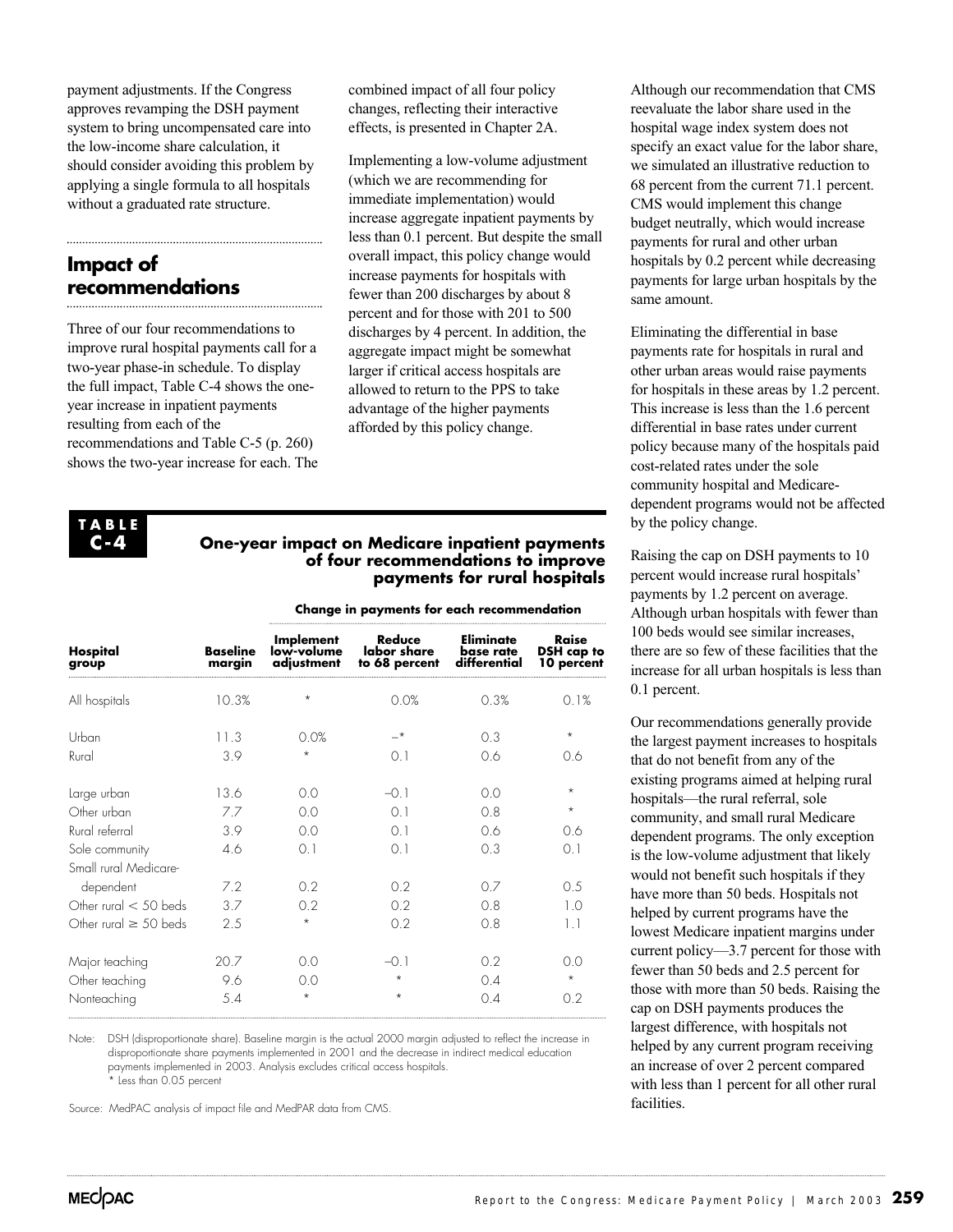#### **Two-year impact on Medicare inpatient payments of four recommendations to improve payments for rural hospitals**

| Hospital<br>group          | <b>Baseline</b><br>margin |                                       |                                        |                                        |                                   |  |
|----------------------------|---------------------------|---------------------------------------|----------------------------------------|----------------------------------------|-----------------------------------|--|
|                            |                           | Implement<br>low-volume<br>adjustment | Reduce<br>labor share<br>to 68 percent | Eliminate<br>base rate<br>differential | Raise<br>DSH cap to<br>10 percent |  |
| All hospitals              | 10.3%                     | $\star$                               | 0.0%                                   | 0.7%                                   | 0.2%                              |  |
| Urban                      | 11.3                      | 0.0%                                  | –*                                     | 06                                     | $\star$                           |  |
| Rural                      | 3.9                       | $^\star$                              | 0.2                                    | 12                                     | 1.2                               |  |
| Large urban                | 13.6                      | 0 <sub>0</sub>                        | $-0.2$                                 | $\Omega$                               | $\star$                           |  |
| Other urban                | 77                        | O O                                   | 02                                     | 1.5                                    | $\star$                           |  |
| Rural referral             | 3.9                       | $\Omega$                              | 0.2                                    | 12                                     | 12                                |  |
| Sole community             | 4.6                       | 0.1                                   | $\Omega$ 1                             | 0.6                                    | 0.3                               |  |
| Small rural Medicare-      |                           |                                       |                                        |                                        |                                   |  |
| dependent                  | 72                        | 02                                    | $\Omega$ 4                             | 14                                     | 09                                |  |
| Other rural $<$ 50 beds    | 37                        | 02                                    | $\Omega$ 4                             | 17                                     | 2.1                               |  |
| Other rural $\geq$ 50 beds | 2.5                       | $\star$                               | 0.4                                    | 1.6                                    | 2.2                               |  |
| Major teaching             | 20.7                      | O O                                   | $-0.2$                                 | $\Omega$ 3                             | 0.0                               |  |
| Other teaching             | 9.6                       | O O                                   | $\star$                                | 0.7                                    | $\star$                           |  |
| Nonteaching                | 5.4                       | $\star$                               | $\star$                                | OQ                                     | 04                                |  |

**Change in payments for each recommendation**

Note: DSH (disproportionate share). Baseline margin is the actual 2000 margin adjusted to reflect the increase in disproportionate share payments implemented in 2001 and the decrease in indirect medical education payments implemented in 2003. Analysis excludes critical access hospitals. \* Less than 0.05 percent

Source: MedPAC analysis of impact file and MedPAR data from CMS.